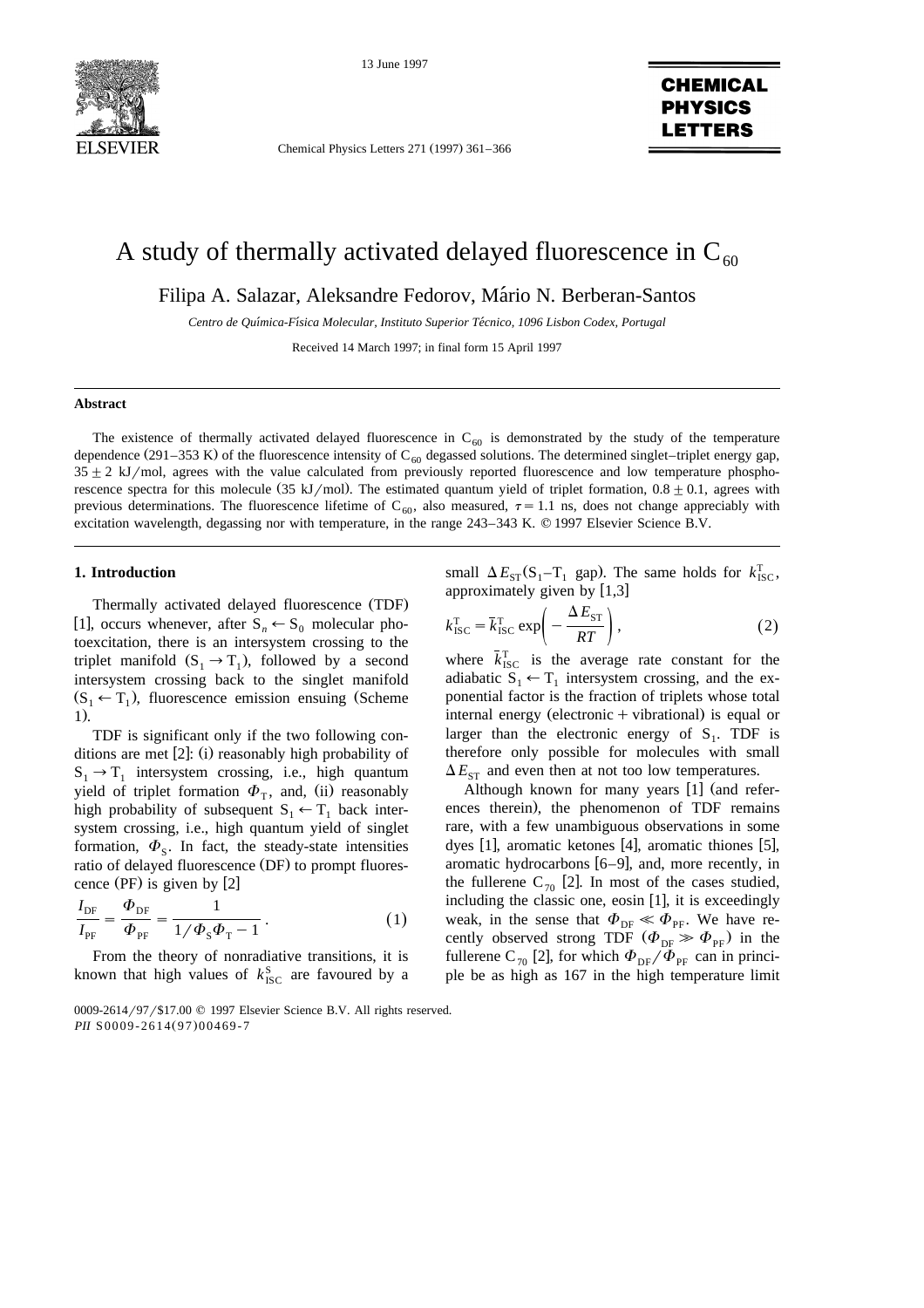

(the maximum value measured was 50, at  $70^{\circ}$ C). The same study enabled the revision of the published values of  $\Delta E_{ST}$  and of  $\Phi_T$ , the last one obtained from a new kinetic analysis.

The known photophysical properties of  $C_{60}$ , namely the quantum yield of triplet formation close to one [10–13], the small  $S_1 - T_1$  gap [10,14,15] and the relatively long intrinsic phosphorescence lifetime [12], although not as favourable as in  $C_{70}$ , should also predispose  $C_{60}$  for TDF. However, and apart from the expected weaker TDF, there are three additional experimental difficulties with the study of  $C_{60}$ : (i) The weak fluorescence intensity  $(2 \text{ to } 3 \text{ times})$ lower than that of  $C_{70}$ , already weak); (ii) The low solubility in most solvents  $[16,17]$  (iii) The absence of detectable phosphorescence in hydrocarbon solvents for temperatures higher than a few kelvin  $[15,18-20]$ . This last fact precludes the use of the Parker plot  $[1]$ , the only steady-state method of analysis left being that based on the dependence of the total fluorescence intensity with temperature  $[2]$ .

In this work, we report the observation of TDF in  $C_{60}$  ( $\Phi_{DF} \approx \Phi_{PF}$ ), and give values of  $\Delta E_{ST}$ ,  $\Phi_{T}$  and  $\overline{k}_{ISC}^{T}$ , obtained from the kinetic analysis previously developed [2]. The value of  $\Delta E_{ST}$  found,  $35 \pm 2$  $kJ/mol$ , is compatible with that calculated from previously reported fluorescence  $[18,19,21-24]$  and low temperature phosphorescence spectra [18] for this molecule, 35 kJ/mol. The value of  $\Phi$ <sub>T</sub> found,  $0.8 \pm 0.1$ , is in reasonable agreement with previous determinations.

#### **2. Experimental**

 $C_{60}$  (> 99.9%) was purchased from Stefan Kaesdorf (Munich). USP light oil, a mixture of long-chain alkanes of moderate viscosity  $(31 \text{ cP at } 20^{\circ}\text{C}, 13 \text{ cP})$ at  $40^{\circ}$ C, 4 cP at  $80^{\circ}$ C), was passed through an activated silica column to remove fluorescent impurities. Purity of both materials was controlled by UV– VIS and luminescence spectroscopies. Taking advantage of the high boiling point of the solvent, solutions of C<sub>60</sub> (ca.  $10^{-5}$  M) were degassed at room temperature with a turbomolecular pump, under vigorous stirring (final pressure: ca.  $3\times10^{-8}$  atm), and the respective cells sealed afterwards. Luminescence spectra were obtained in a Spex Fluorolog F112A fluorimeter. Excitation wavelength was usually 330 nm. A UG-11-S bandpass filter and an LG-625-S cut-off filter were used in the excitation and emission, respectively. Temperature was controlled to within  $\pm 0.5^{\circ}$ C. At each temperature, fluorescence intensities were measured in the presence  $(I_{\text{PF}})$  and in the absence  $(I_{\text{PF}} + I_{\text{DF}})$  of oxygen. Time-resolved picosecond fluorescence intensity decays were obtained by the single-photon timing method with laser excitation. The set-up consisted of a mode-locked Coherent Innova 400-10 argon-ion laser that synchronously pumped a cavity dumped Coherent 701-2 dye (rhodamine  $6G$ ) laser, delivering  $3-4$  ps pulses (with ca. 40 nJ/pulse) at a frequency of 3.4 MHz. Intensity decay measurements were made by alternated collection of impulse and decays with the emission polarizer set at the magic angle position. Impulse was recorded slightly away from excitation wavelength with a scattering suspension. For the decays, a cut-off filter was used, effectively removing all excitation light. Detection was always done by passing the emission through a depolarizer and then through a Jobin–Yvon HR320 monochromator with a grating of  $100$  lines/mm. Usually no less than 5000 counts were accumulated at the maximum channel. A timescale of  $2.76$  ps/channel was used. The detector employed was a Hamamatsu 2809U-01 microchannel plate photomultiplier. The instrument response function had an effective FWHM of 35 ps. Decay data analysis was performed with the Globals Unlimited software package (Laboratory for Fluorescence Dynamics, University of Illinois, USA).

#### **3. Results and discussion**

### *3.1. Fluorescence spectrum and fluorescence decay*

Fluorescence spectra of degassed solution of  $C_{60}$ in USP light oil, taken at different temperatures, are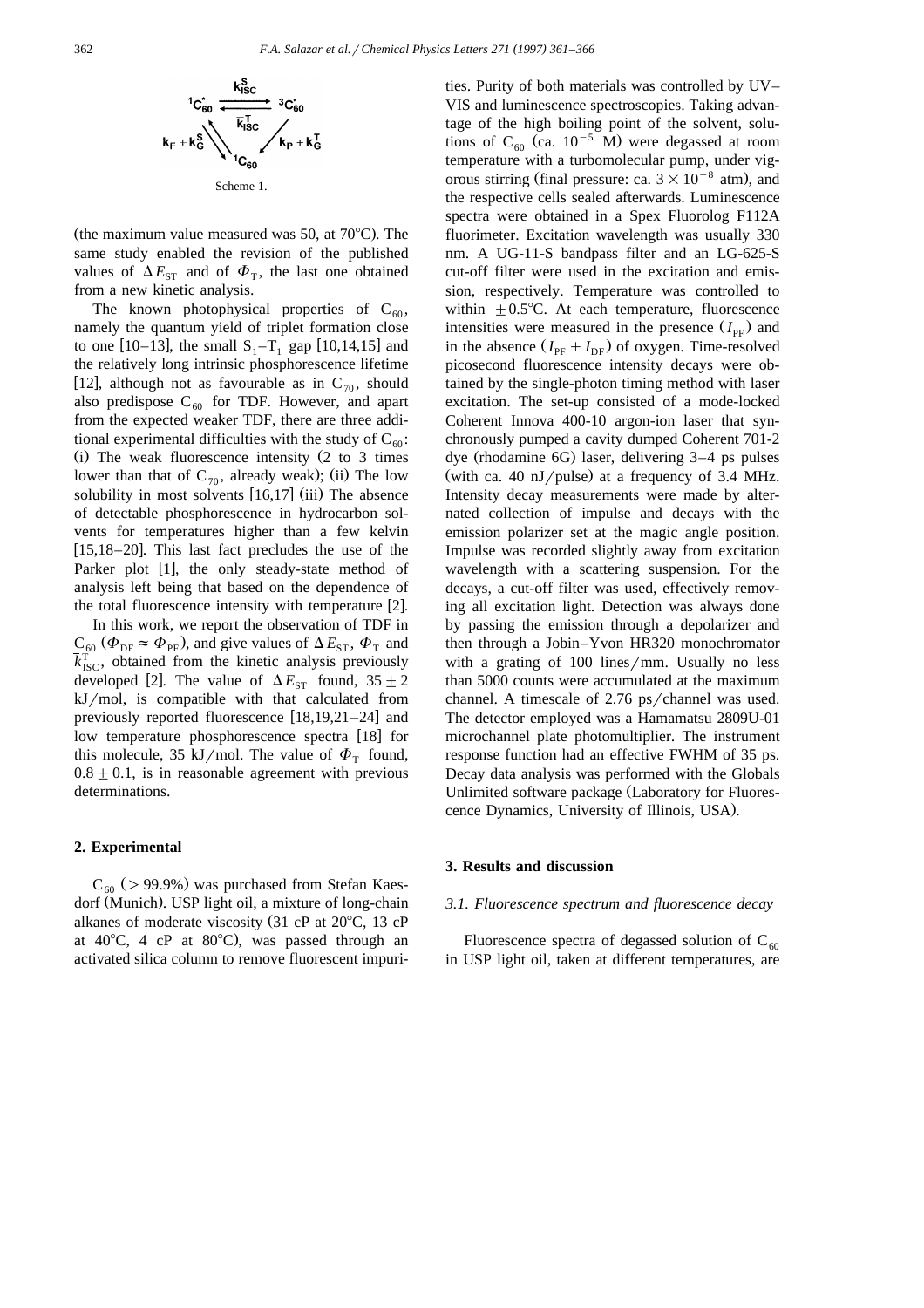shown in Fig. 13. The observed variation is attributable to the increasing contribution of delayed fluorescence as the temperature increases, as observed for  $C_{70}$  [2]. The effect is reversible, i.e., an equivalent intensity decrease is observed upon cooling of the heated samples.

The fluorescence decay of  $C_{60}$  in the same solvent, as a function of temperature  $(243, 293, 318,$ and 343 K), was measured for both aerated and degassed solutions. The decay at 293 K of an aerated solution is shown in Fig. 2.

A single exponential decay is observed, with a lifetime of 1.1 ns. This value is identical to the previously reported lifetime for  $C_{60}$  obtained with 595 nm excitation  $[25]$ , and agrees with literature values  $[26,27]$ . Within experimental error, the lifetimes were also constant for both aerated and degassed solutions in the whole temperature range  $(243-343 \text{ K})$ . The insensitivity towards oxygen can be explained on the basis of the combined effect of the high viscosity of the solvent and of the short lifetime of  $C_{60}$ . From a simple Stern–Volmer equation, assuming a diffusion-controlled quenching and



Fig. 1. Fluorescence spectrum of a degassed solution of  $C_{60}$  in USP light oil at 18, 40, 50 and 60°C.  $[C_{60}] = 1.2 \times 10^{-5}$  M. The intensity of non-degassed solutions is independent of temperature, and is entirely due to prompt fluorescence. The rise with temperature observed in the degassed solution results from the increasing contribution of delayed fluorescence to the total intensity. Excitation and emission slits were 18 and 4.5 nm, respectively.



Fig. 2. Fluorescence decay of  $C_{60}$  in USP light oil at room temperature.  $[C_{60}] = 1.2 \times 10^{-5}$  M. Excitation and emission wavelengths were 330 and 695 nm. The time scale was 2.76 ps/channel. The decay is well fitted (reduced chi-squared  $= 1.07$ , random residuals and negligible autocorrelation) by a single exponential,  $\tau = 1.1$  ns.

an oxygen concentration similar to dodecane  $(2 \times 10^{-3}$  M) one obtains for the aerated solution at the highest temperature  $(343 \text{ K})$  a quenching rate constant  $k_{\text{q}} \approx 3 \times 10^9 \text{ M}^{-1} \text{ s}^{-1}$ , hence  $1 \ge \tau_0/\tau \ge 1$ 0.993, and the lifetime is therefore practically insensitive to oxygen.

The insensitivity towards temperature, already observed in the temperature range  $100-293$  K [25], is in agreement with an efficient and non-activated intersystem crossing as the dominant decay path of  $S_1$  [10].

# *3.2. Analysis of delayed thermal fluorescence kinetics*

The standard method of analysis of the delayed thermal fluorescence problem, due to Parker  $[1]$ , is to measure the steady-state delayed fluorescence (DF) and the steady-state phosphorescence (P) intensities, as a function of temperature, and then to determine  $\Delta E_{ST}$  from a plot of  $\ln(I_{DF}/I_{P})$  vs. 1/*T*. In the present case such an approach is unfortunately not feasible owing to both the low solubility and the extreme weakness of the phosphorescence of  $C_{60}$  in hydrocarbons (recorded up to now only for relatively concentrated solutions at 1.2 K  $[18]$ .

An alternative approach is however possible, and  $\Delta E_{ST}$  can in principle be obtained from the tempera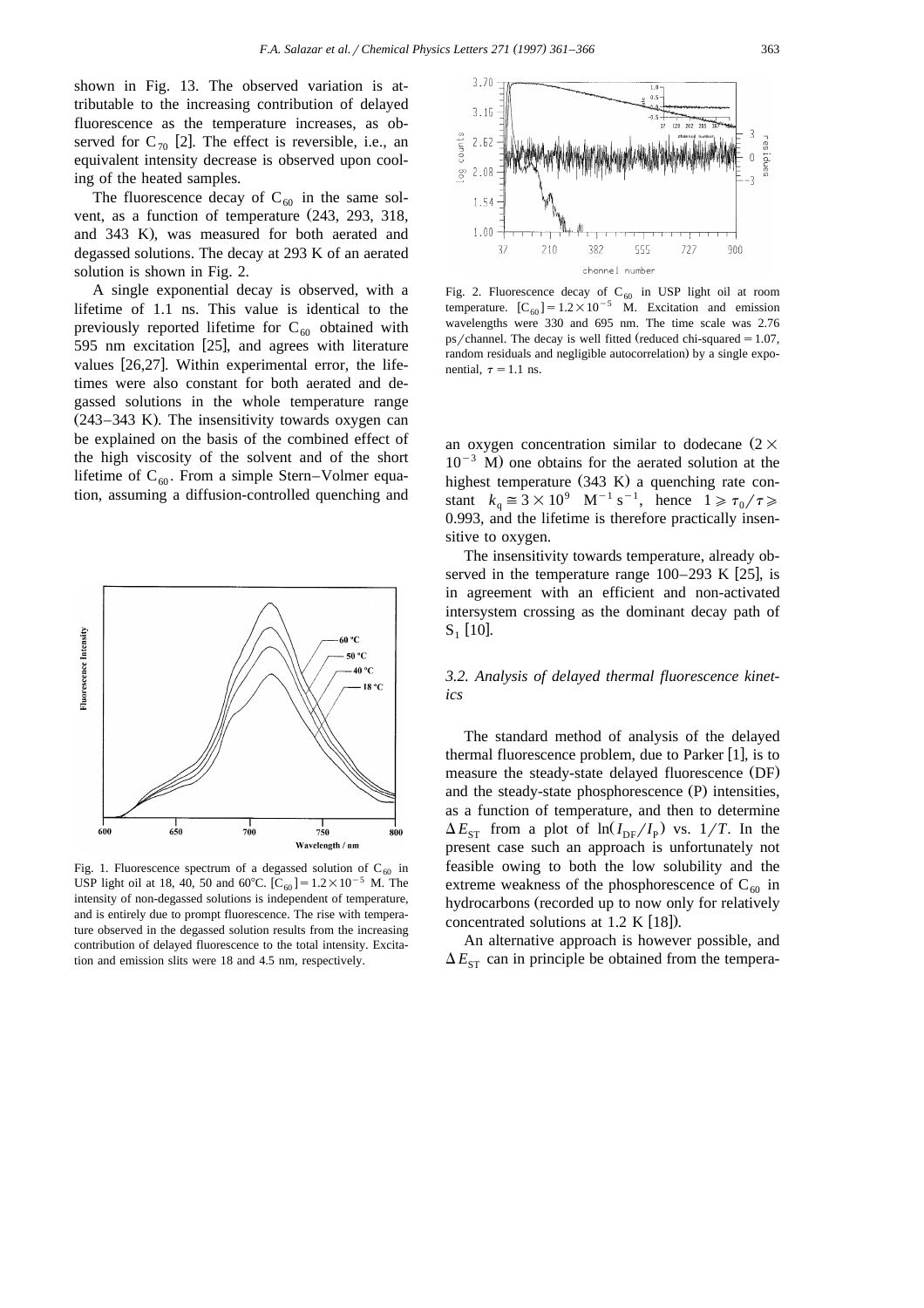ture dependence of the ratio  $I_{\text{DF}}/I_{\text{PF}}$ , because Eq.  $(1)$  can be rewritten as  $[2]$ ,

$$
\ln\left[\frac{I_{\rm PF}}{I_{\rm DF}} - \left(\frac{1}{\Phi_{\rm T}} - 1\right)\right] = \ln\left(\frac{k_{\rm P} + k_{\rm G}^{\rm T}}{\bar{k}_{\rm ISC}^{\rm T} \Phi_{\rm T}}\right) + \frac{\Delta E_{\rm ST}}{RT} \,. \tag{3}
$$

Provided  $(k_{\rm p} + k_{\rm G}^{\rm T})$ , often dominated by  $k_{\rm G}^{\rm T}$ , is essentially temperature independent, a plot of the l.h.s. vs.  $1/T$  should be linear. However, the correct value of  $\Phi$ <sub>T</sub> (also assumed temperature independent) is required for a linear least-squares fit. In effect, the shape of the plot is a very sensitive function of  $\Phi$ <sub>T</sub> in the high temperature domain, not being, in general, a straight line. Continuous variation of this parameter in the search for maximum linearity yields its best value and, simultaneously,  $\Delta E_{ST}$ . The method based on Eq. (3) yields therefore  $\Delta E_{ST}$  and  $\Phi_T$ , and, with lesser accuracy,  $\overline{k}_{ISC}^T$ .

#### *3.3. Singlet–triplet energy gap*

We now describe the application of the method to  $C_{60}$  dissolved in liquid USP light oil. Firstly, the assumed temperature independence of certain parameters was checked by the measurement of the fluorescence quantum yield of non degassed solutions (where, owing to quenching of the triplet by molecular oxygen, delayed fluorescence is negligible): It was temperature independent, from 291 K up to 353 K, in agreement with a non thermally activated dominant decay channel  $(S_1 \rightarrow T_1$  intersystem crossing). The phosphorescence lifetime does not appear to change much with temperature: Reported values are 0.4 ms at 1.2 K [18], 0.3–0.4 ms at 77 K [28], and  $0.25$  ms and  $0.13$  ms (both extrapolations to zero concentration) in degassed benzene at room temperature  $[29, 30]$ .

Secondly, the possibility that the delayed fluorescence is due to triplet–triplet  $(T-T)$  annihilation is ruled out by the low concentration used, relatively low phosphorescence lifetime of  $C_{60}$ , and the high viscosity of the solvent. No concentration effect was indeed found experimentally.

Thirdly, to exclude the possibility of thermal or photochemical reactions of  $C_{60}$  that might affect the fluorescence intensity, the degassed solutions were submitted to a complete thermal cycle, in order to check the reversibility of the intensity upon cooling. Aerated solutions did not change significantly their intensity upon heating. Further evidence for the absence of decomposition in other fluorescing products is provided by the already mentioned invariance of the fluorescence lifetime with temperature.

Using the kinetic analysis method described above, for  $1.2\times10^{-5}$  M solutions and for temperatures from  $18^{\circ}$ C to  $80^{\circ}$ C, Fig. 3, one obtains a singlet–triplet gap of  $35 + 2$  kJ/mol from the slope of the best straight line.

From the accepted spectroscopic assignment of ca. 650 nm as the 0–0 band of the  $S_1 \leftarrow S_0$  and  $S_1 \rightarrow S_0$  transitions in similar solvents (cyclohexane [31], decalin–cyclohexane 3:1  $v/v$  [18]), the determined range of values of  $\Delta E_{ST}$  (33–37 kJ/mol) places the 0–0 band of the phosphorescence in the range 789–810 nm, which is compatible with the reported value for the phosphorescence 0–0 band of  $C_{60}$  in the same decalin–cyclohexane mixture at 1.2 K, 798 nm [18]. The values reported in the literature for rare gas matrices, 783 nm [19] and 787 nm [20], are expected to be blue shifted, owing to the weaker solute–matrix interactions [20]. The estimated gasphase value is  $774 \text{ nm}$  [20]. In this way, and in contrast to what is observed for  $C_{70}$  [2], it is possible



Fig. 3. Fit of  $I_{PF}/I_{DF}$  versus  $1/T$ , according to Eq. (3), for temperatures from 18 to 80°C. The effect of  $\Phi$ <sub>T</sub> on the linearity is apparent:  $\Phi_{\rm T} = 1.00 \ (\Box)$ , 0.90 (O), 0.78 (best value,  $\bullet$ ), 0.70  $(\triangle)$ , 0.60  $(\diamond)$ . Excitation and emission slits were 18 and 4.5 nm, respectively.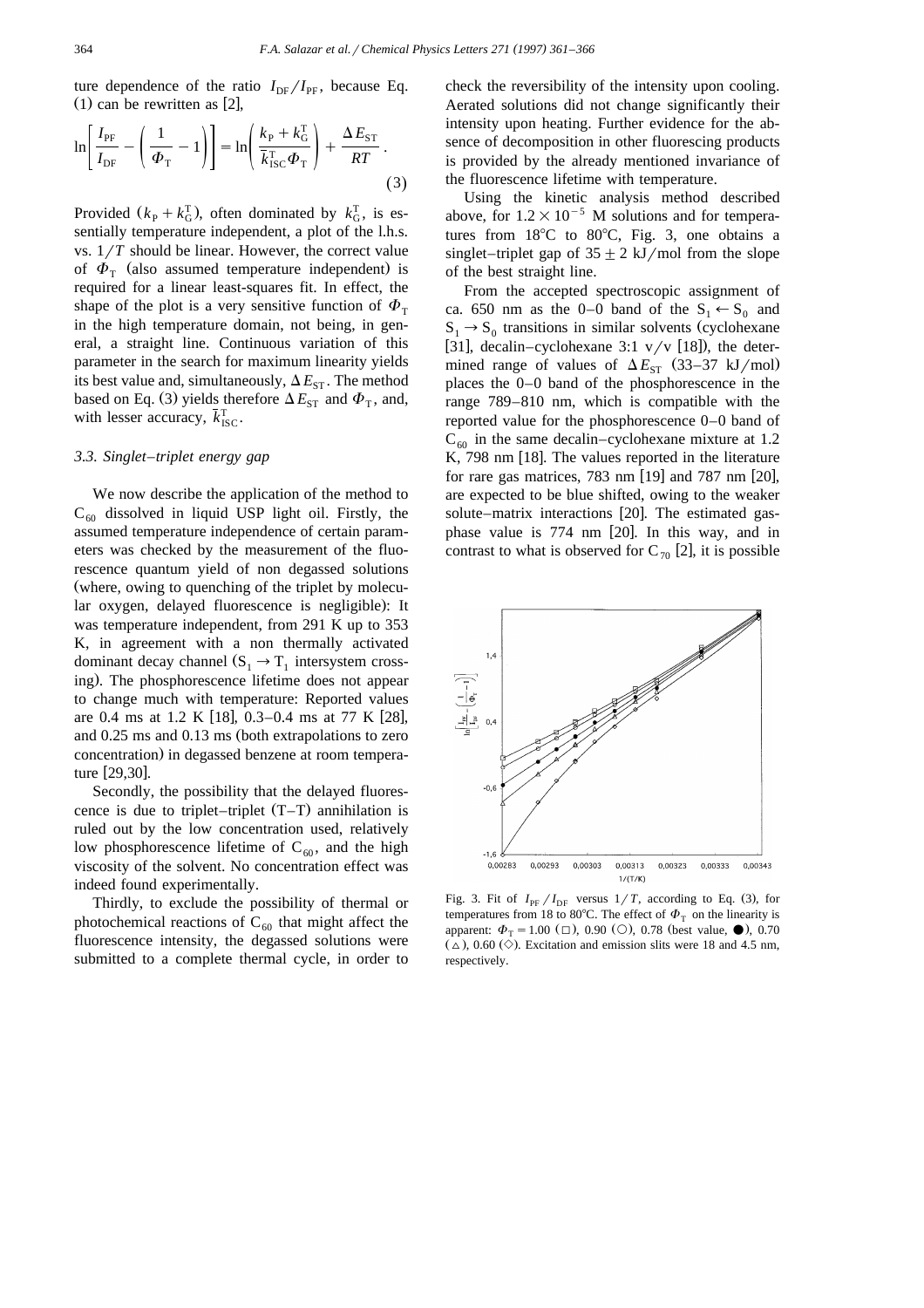that the wavelength of the phosphorescence origin does not shift with temperature. The range of values allowed by the experimental error is however substantial, and, in the absence of the phosphorescence spectrum in the same temperature range, more definite conclusions cannot be drawn.

#### *3.4. Intersystem crossing rate constants*

The direct intersystem crossing rate constant is  $k_{\text{ISC}}^{\text{S}} = \Phi_{\text{T}} / \tau_{\text{F}} = (8 \pm 1) \times 10^8 \text{ s}^{-1}$ . The fit according to Eq.  $(3)$  yields an intercept from which, using the measured phosphorescence lifetime at low tem perature, 0.4 ms [18], a value of  $\overline{k}_{\text{ISC}}^{\text{T}} = (9 \pm 4) \times 10^8$  $s^{-1}$  is calculated. A much higher phosphorescence lifetime, obtained from time-resolved Raman spectra, has also been reported for oxygen free films of  $C_{60}$ ,  $55 \pm 5$  ms [32]. Interestingly, this value is close to the reported phosphorescence lifetime of C<sub>70</sub> [2,28]. Calculation of  $\bar{k}_{\text{ISC}}^T$  with the higher phosphorescence lifetime yields  $k_{\text{ISC}}^{\text{T}} = (7 \pm 3) \times 10^6 \text{ s}^{-1}$ . From the available experimental data, a wide range of values is therefore possible for  $\overline{k}_{\text{ISC}}^{\text{T}}$ . Note that for C<sub>70</sub>, it has been found that  $\overline{k}_{\text{ISC}}^{\text{T}} = 10^7 \text{ s}^{-1}$ , and  $k_{\text{ISC}}^{\text{S}} = 2 \times 10^9 \text{ s}^{-1}$  [2].

#### *3.5. Triplet quantum yield*

The plot shown in Fig. 3 yields the best straight line for  $\Phi$ <sub>T</sub> = 0.78. From Fig. 3 it can be seen that values of  $\Phi_{\rm T}$  below 0.7 or above 0.9 produce curved lines. Reported quantum yields of triplet formation for C<sub>60</sub> are  $0.88 \pm 0.15$  [13] and  $0.93 \pm 0.07$  [12]. With our data, the assumption of unit quantum yield yields a slightly curved plot (Fig. 3). The recovered values from a straight line fit ( $\Phi_T = 1$ ) are  $\Delta E_{ST} = 30.4 \text{ kJ/mol}$  and  $\bar{k}_{\text{ISC}}^T = 10^8 \text{ s}^{-1}$ . The singlet–triplet energy gap thus obtained seems too small.

Direct application of Eq.  $(1)$  to the raw experimental data already allows the estimation of a lower bound for  $\Phi_{\text{T}}$  [2]. That equation can be rewritten as

$$
\Phi_{\rm T} = \frac{1}{1 + I_{\rm PF}/I_{\rm DF}} \frac{1}{\Phi_{\rm S}} \, ; \tag{4}
$$

Because  $\Phi_{\rm S}$  is smaller or equal to unity, a lower bound for  $\Phi$ <sub>T</sub> is

$$
\Phi_{\rm T}^{\rm min} = \frac{1}{1 + I_{\rm PF}/I_{\rm DF}} \,. \tag{5}
$$

 $\Phi_{\rm T}^{\rm min}$  is the closest to  $\Phi_{\rm T}$ , the closest  $\Phi_{\rm S}$  is to one, that is, the highest the temperature. At 80°C,  $I_{DF}/I_{PF}$  $\Phi = 0.867$ , and therefore, from Eq. (5),  $\Phi_T^{\min} = (1) / (1)$  $(1 + 0.867) = 0.54$ . On the other hand, from the experimentally determined value  $\Phi$ <sub>T</sub> = 0.8  $\pm$  0.1 and from Eq.  $(1)$ , one obtains for the high temperature limit  $(\Phi_{\rm S} = 1)$ , that  $(I_{\rm DF}/I_{\rm PF})_{\rm max} = 4^{+5}_{-2}$ . In this way, the global fluorescence quantum yield  $(\Phi_F = \Phi_{PF} +$  $\Phi_{\text{DF}}$ ) of C<sub>60</sub> can in principle be, at most, 10 times higher than that of prompt fluorescence.

## **4. Conclusion**

The existence of considerable thermally activated delayed fluorescence in C<sub>60</sub>, with  $\Phi_{\text{DF}} \approx \Phi_{\text{PF}}$ , was demonstrated by the study of the temperature dependence  $(291-353 \text{ K})$  of the fluorescence intensity of  $C_{60}$  degassed solutions. The determined singlet–triplet energy gap  $(35 \pm 2 \text{ kJ/mol})$  agrees with the value calculated from previously reported fluorescence and low temperature phosphorescence spectra for this molecule in a similar solvent, and is higher than that reported for  $C_{70}$  (26  $\pm$  2 kJ/mol). The estimated quantum yield of triplet formation,  $0.8 \pm$ 0.1, reasonably agrees with previous determinations. The fluorescence lifetime of  $C_{60}$ , also measured,  $\tau=1.1$  ns, does not change appreciably with degassing nor with temperature, in the range 243–343 K.

#### **Acknowledgements**

Aleksandre Fedorov was supported by Junta Nacional de Investigação Científica e Tecnológica.

#### **References**

- [1] C.A. Parker, Photoluminescence of Solutions, Elsevier, Amsterdam, 1968.
- [2] M.N. Berberan-Santos, J.M.M. Garcia, J. Am. Chem. Soc. 118 (1996) 9391.
- [3] F. Tanaka, M. Okamoto, S. Hirayama, J. Phys. Chem. 99  $(1995)$  525.
- [4] M.W. Wolf, K.D. Legg, R.E. Brown, L.A. Singer, J.H. Parks, J. Am. Chem. Soc. 97 (1975) 4490.